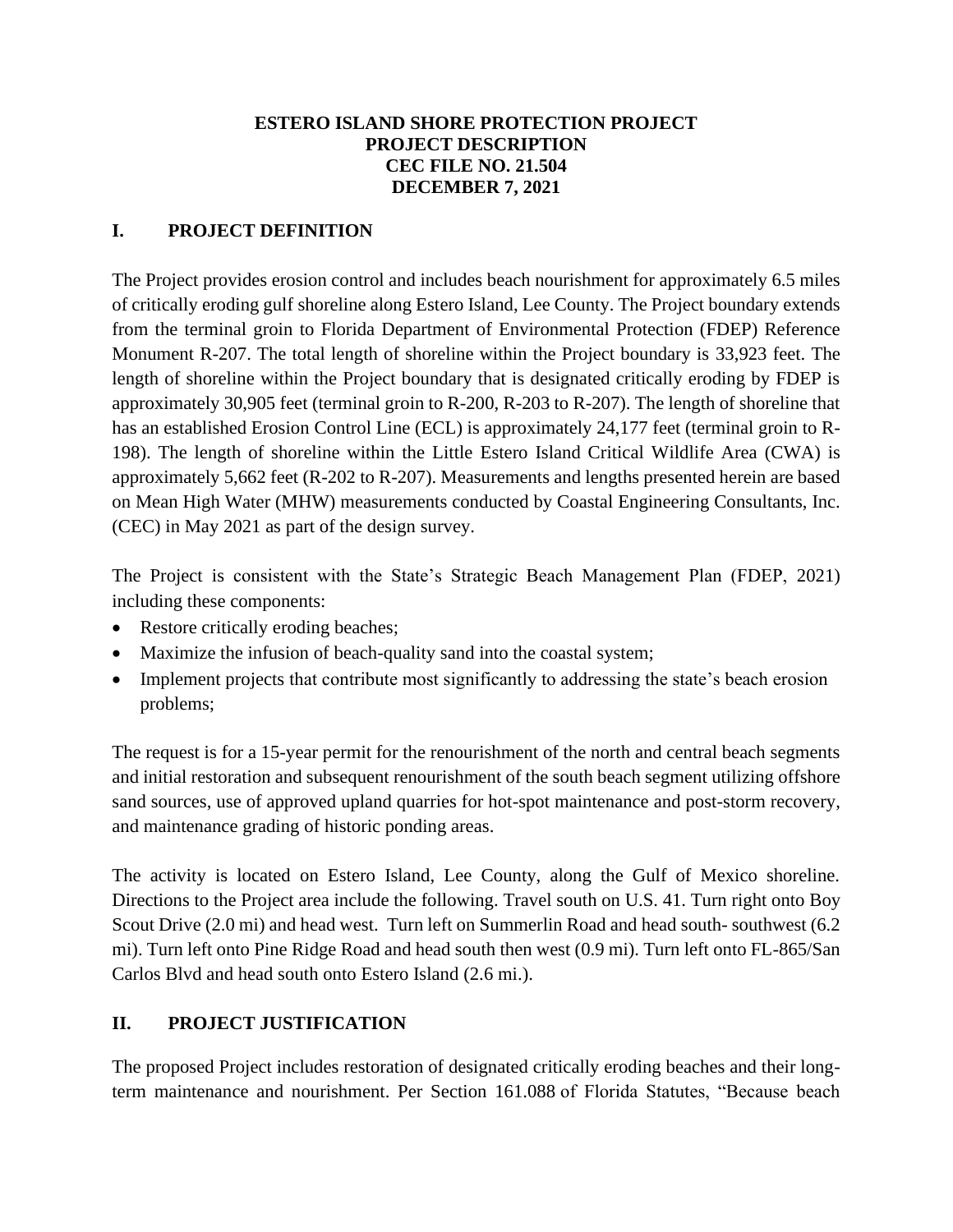erosion is a serious menace to the economy and general welfare of the people of this state and has advanced to emergency proportions… The Legislature declares that … beach restoration and beach nourishment projects, as approved pursuant to s. 161.161, are in the public interest".

## **III. HISTORY**

In December 2011, Lee County completed construction of the Estero Island Beach Restoration Project including sand placement along the north segment of the island and the addition of a terminal groin on the northern end of the beach fill.

The 2011 initial beach restoration project was constructed between April 2011 and December 2011. Approximately 403,000 cubic yards (CY) of sand were excavated and placed in the beach fill area between the terminal groin and R-182. The beach was constructed to a berm height of 2.9 feet NAVD88 over a shoreline distance of approximately 6,700 feet (1.3 miles). The design berm extended seaward at the 2.9 feet NAVD88 elevation an average of 236 feet and then sloped to the -1.2 feet NAVD88 elevation at a 15H:1V slope. The design then adjusted to a 20H:1V slope seaward until it connected with existing grade. All dredging was conducted in the Borrow Area located in the Gulf of Mexico approximately 1.4 miles southwest of the Project area. The terminal groin was constructed with approximately 3,630 tons of limestone rock for a length of 240 feet with a maximum crest width of approximately 12.7 feet. A single vinyl sheetpile row was installed along the centerline of the structure to make it sand tight (Lee County, 2003).

In 2016, the U.S. Army Corps of Engineers (USACE) dredged Matanzas Pass and placed dredged material (estimated quantity was 130,000 CY based on USACE Project Plans) in the nearshore area between R-182 and R-187.

In 2017, the West Coast Inland Navigation District and Lee County completed the initial dredging of the Big Carlos Pass Navigation Channel. Over 55,000 CY were excavated and placed between R-203 and R-206 (Humiston and Moore, 2018).

In 2017, Lee County imported over 2,000 CY via truck haul to address erosion due to Hurricane Irma along the Crescent Beach shoreline in the vicinity of R-181.

In 2020, the Town of Fort Myers Beach took over the local sponsorship from the County. The Town contracted with CEC to conduct a project performance assessment (CEC, 2020). Based on the assessment, the Town and CEC applied to the Lee County Tourist Development Council for funding and received a grant in the amount of \$300,000 to initiate the Project's design and permitting specific to renourishment of the original fill limits along the north segment. The Town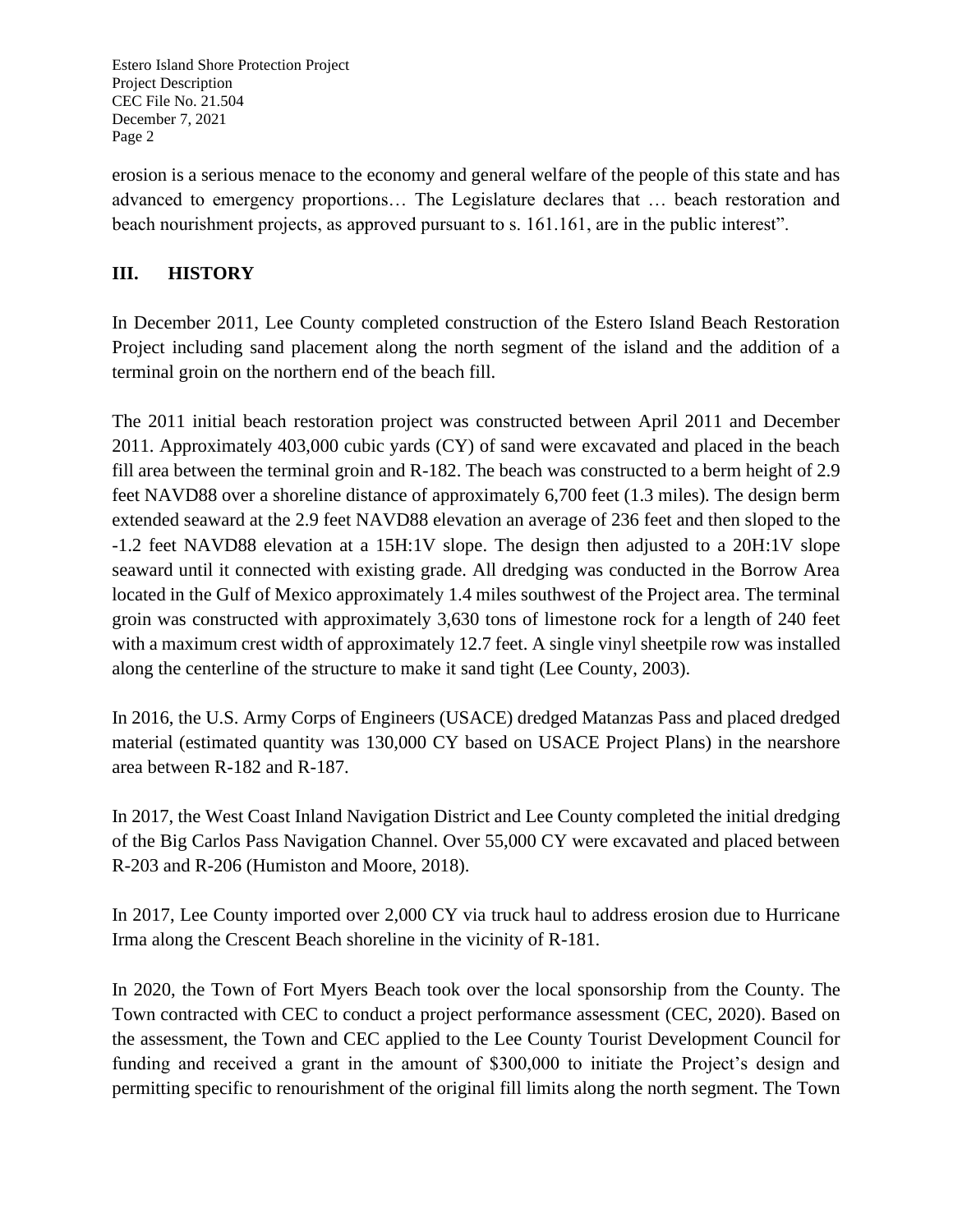and CEC successfully applied for funding assistance through the State of Florida's Beach Management Funding Assistance Program and the Town is set to receive \$150,000 for the design and permitting phase.

In 2020, Lee County imported over 4,000 CY via truck haul to address erosion due to Tropical Storm Eta along the Lynn Hall Beach Park shoreline in the vicinity of R-180.

In 2020, the USACE dredged Matanzas Pass and placed dredge material (estimated quantity was 124,000 CY based on USACE Project Plans) in the nearshore area between R-182 and R-187.

In 2020 and 2021, the Island was impacted by multiple tropical storms and hurricanes, most notably Tropical Storm Eta (2020) and Hurricane Elsa (2021). Multiple beachfront property owners located primarily in the south segment, which has never been restored, requested the Town include them in their beach management program. The Town engaged CEC as their consultant to design and permit the next renourishment project as well as expand the beach management program to include all of the designated critically eroding beach segments on Estero Island.

# **IV. PROPOSED ACTIVITY**

# **A. North Segment (Terminal Groin to R-182)**

Based on eight years of monitoring results and CEC's project performance assessment, the 2011 project has performed well. The background erosion rate was measured equal to approximately 20,000 CY/YR. The updrift and downdrift beach segments adjacent to the beach fill limits were generally accretional due to the spreading of the beach fill alongshore as well as the beneficial use of the maintenance dredging of Matanzas Pass. There were no documented adverse impacts from the terminal groin or from dredging the Borrow Area (CEC, 2020).

CEC performed cross-shore sediment transport modeling utilizing SBEACH to analyze the existing conditions along Estero Island and determine the optimal beach width to provide storm damage reduction benefits for the 25-year design storm. Based on the modeling CEC selected 75 feet as the design beach fill width noting the majority of the existing shoreline is on the order of 75 feet as measured during the May 2021 design survey. Utilizing the pre- and post-construction surveys and monitoring results, CEC computed the average initial profile equilibrium adjustment equaled 60 feet, and the 9-year background erosion averaged approximately 10 feet per year. The Town desires a 10-year renourishment interval. Combining the design width (75 feet), advanced nourishment (100 feet), and equilibrium profile adjustment (60 feet) totals 235 feet.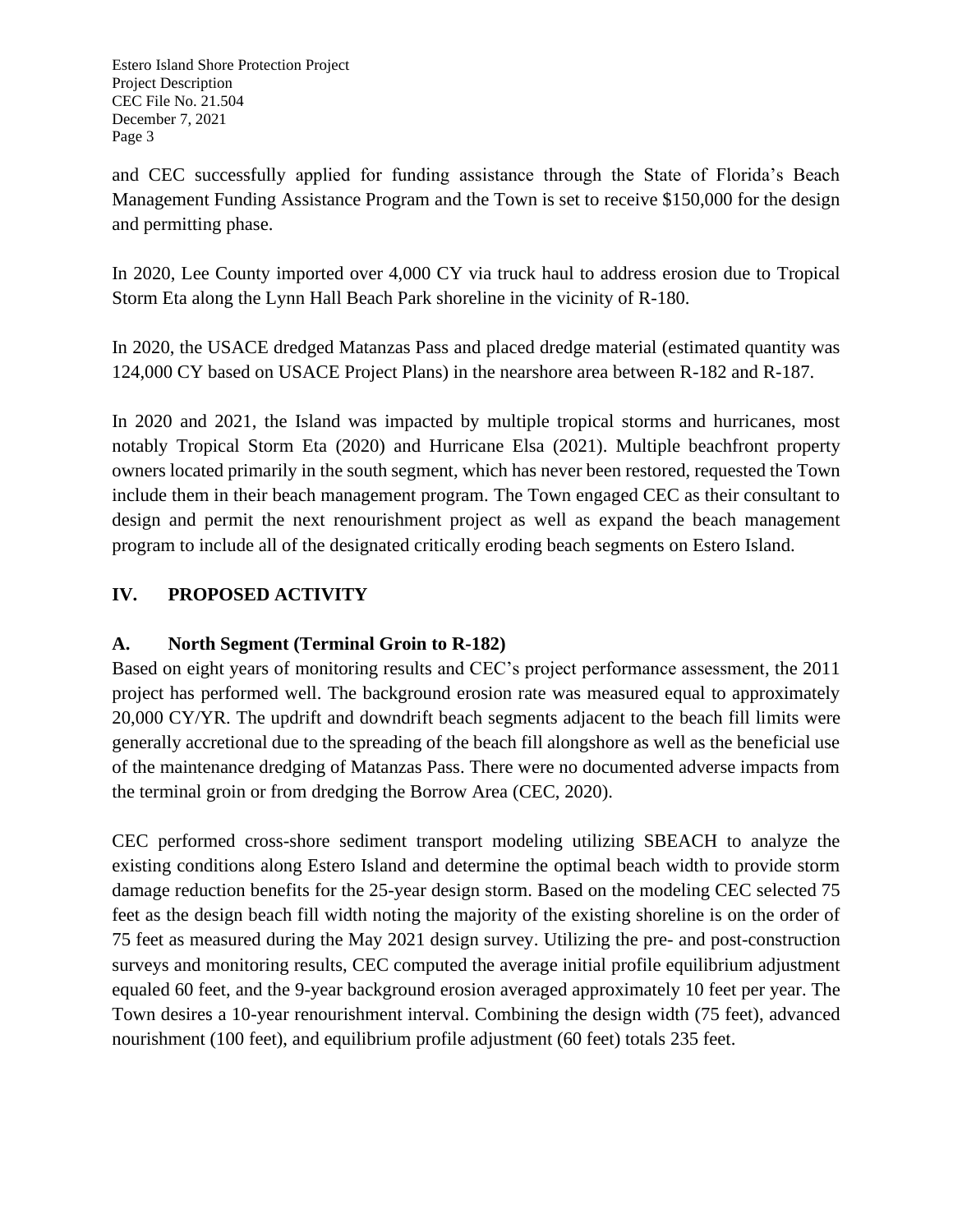The berm crest elevation of 3.2 feet NAVD88 was established by conducting a sea level change analysis which resulted in raising the 2011 crest elevation of 2.9 feet NAVD88 by 0.3 feet. The design template slopes include a 200H:1V beach berm slope, a 15H:1V seaward slope from the crest to approximate mean low water (MLW), and a 20H:1V slope below MLW. Based on the 2021 design survey, the volume for the north segment was computed equal to 276,000 CY.

## **B. Central Segment (R-182 to R-200)**

CEC applied the results of their analysis for the north segment to the central segment. The model results for the central beach profiles indicate the majority of the beach currently provides the storm damage reduction benefits for the design storm thus the 75-foot wide design template was adopted for the central segment. During the original shore protection project design and permitting, the ECL was established along the Island extending to approximately R-198. While the original fill limits ended at R-181.5, the routine maintenance dredging and beneficial use of dredge spoil has benefited this shoreline segment. The average shoreline change rate has been net accretional, averaging 7 to 8 feet per year. CEC recommends using 1 foot per year of erosion for the advanced nourishment and adopting 60 feet from the north segment analysis to account for equilibrium profile adjustment. Combining the design width (75 feet), advanced nourishment (10 feet), and equilibrium profile adjustment (60 feet) totals 145 feet. The template berm and slopes are the same as the north segment. Based on the 2021 design survey, the volume for the central segment was computed equal to 338,000 CY extending to the southern end of the ECL.

From the southern limit of the ECL (~R-198) to R-200, the Town desires to permit placement of sand (ebb shoal sand source or FDEP approved upland sources) to fill in low-lying "ponding" areas above MHW only. That is, there is no proposed placement of sand seaward of existing MHW. Subsequent work may include maintenance grading to restore a smooth profile of uniform grade from the existing vegetation line / armoring line to MHW. As an optional alternative to address the "ponding" issue, the Town desires to permit regrading of the existing beach landward of MHW.

### **C. Non-Designated Segment (R-200 to R-203)**

Currently, the shoreline segment between R-200 and R-203 is not designated by FDEP as critically eroded or non-critically eroded beach (FDEP, 2020). The Town respectfully requests the FDEP review the MHW data from the 2010 pre-construction survey to the May 2021 design survey tabulated below (Table 1) and designate the reach from R-200 to R-203 as critically eroding. Bridging this short gap along Estero Island will benefit the overall performance of the renourishment, and provide additional storm damage reduction benefits. Lastly, it will enhance the north end of the CWA.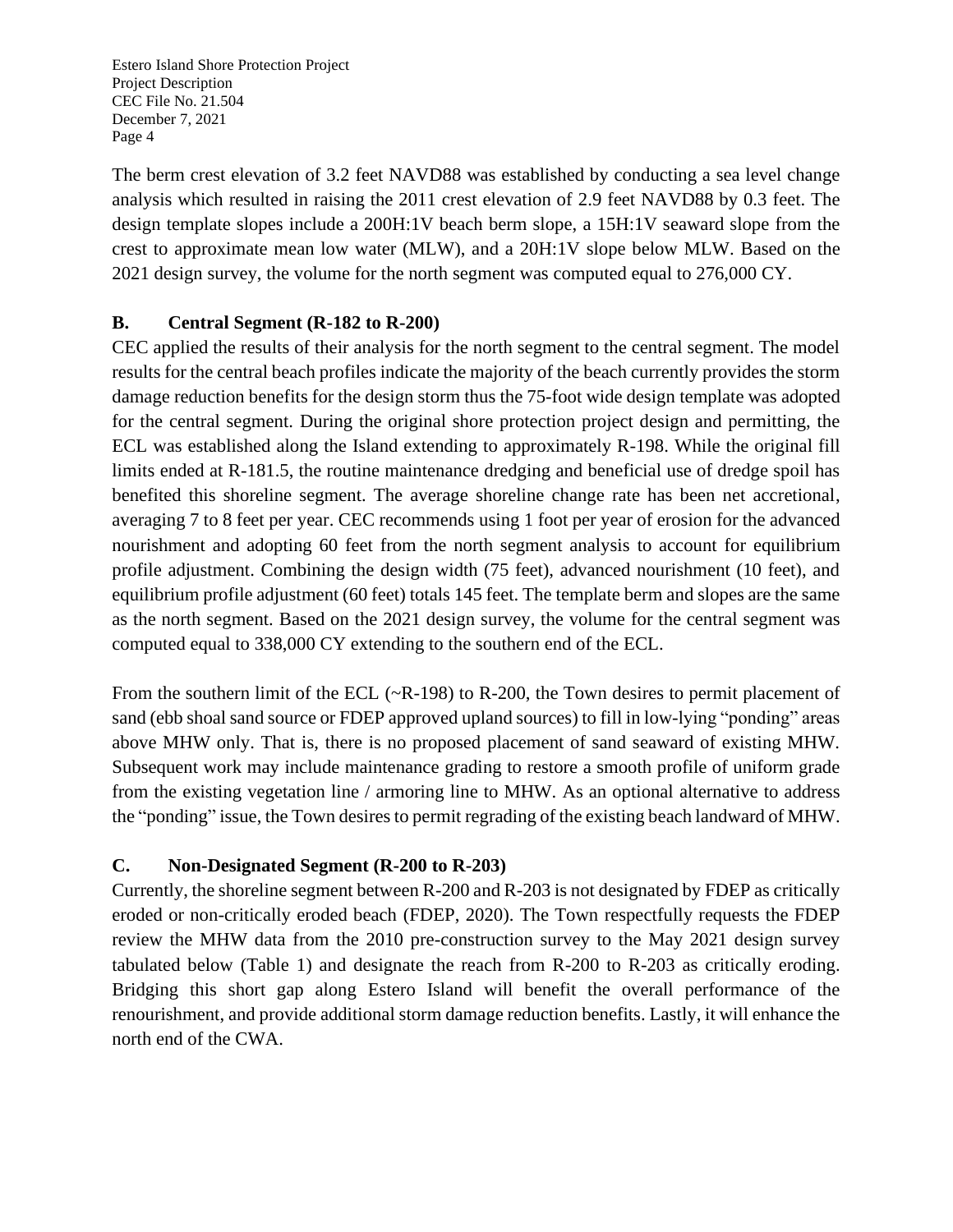Sand placement from R-200 to the northern boundary of the CWA ( $\sim$ R-202) is also proposed to fill in low-lying "ponding" areas above MHW only with subsequent maintenance grading. There is no proposed placement of sand / grading seaward of MHW. As an optional alternative to address the "ponding" issue, the Town desires to permit regrading of the existing beach landward of MHW.

| <b>Monument</b> | <b>MHW (FT)</b><br><b>March 2010</b> | <b>MHW (FT) May</b><br>2021 | <b>Average Change</b><br>(FT/YR) |
|-----------------|--------------------------------------|-----------------------------|----------------------------------|
| $R-200$         | 812.0                                | 836.6                       | $+2.2$                           |
| $R-201$         | 1315.0                               | 1303.0                      | $-1.1$                           |
| $R-202$         | 947.0                                | 876.0                       | $-6.4$                           |
| $R-203$         | 490.0                                | 398.7                       | $-8.2$                           |
|                 | $-3.3$                               |                             |                                  |

Table 1. MHW Positions from R-200 to R-203 for 2010 to 2021

# **D. South Segment (R-203 to R-207)**

CEC also applied the results of their analysis for the north segment to the south segment. While some portion of the south segment beach is in good condition, the reach from R-203.5 to R-204.5 has been extremely erosional and little to no dry beach remains along multiple properties. The model results indicated the 75-foot design width would provide the desired benefit except in this reach, where an additional 40 feet of width was added to achieve the design goal. Utilizing the monitoring data, CEC computed the background erosion averaged approximately 11 feet per year. Combining the design width (75 feet), advanced nourishment (110 feet), and equilibrium profile adjustment (60 feet) totals 245 feet plus an additional 40 feet at R-204. The template berm and slopes are the same as the north and central segments. Based on the 2021 design survey, the volume for the south segment was computed equal to 316,000 CY.

# **E**. **Non-Designated Segment (R-207 to R-210)**

Currently, the shoreline segment between R-207 and R-210 is not designated by FDEP as critically eroded or non-critically eroded beach (FDEP, 2020). The Town respectfully requests the FDEP review the MHW data from the 2010 pre-construction survey to the May 2021 design survey tabulated below (Table 2) and designate the reach from R-207 to R-208.5 (end of CWA) as critically eroding. Extending this designation will provide the opportunity to address restoration of the CWA in the future if warranted.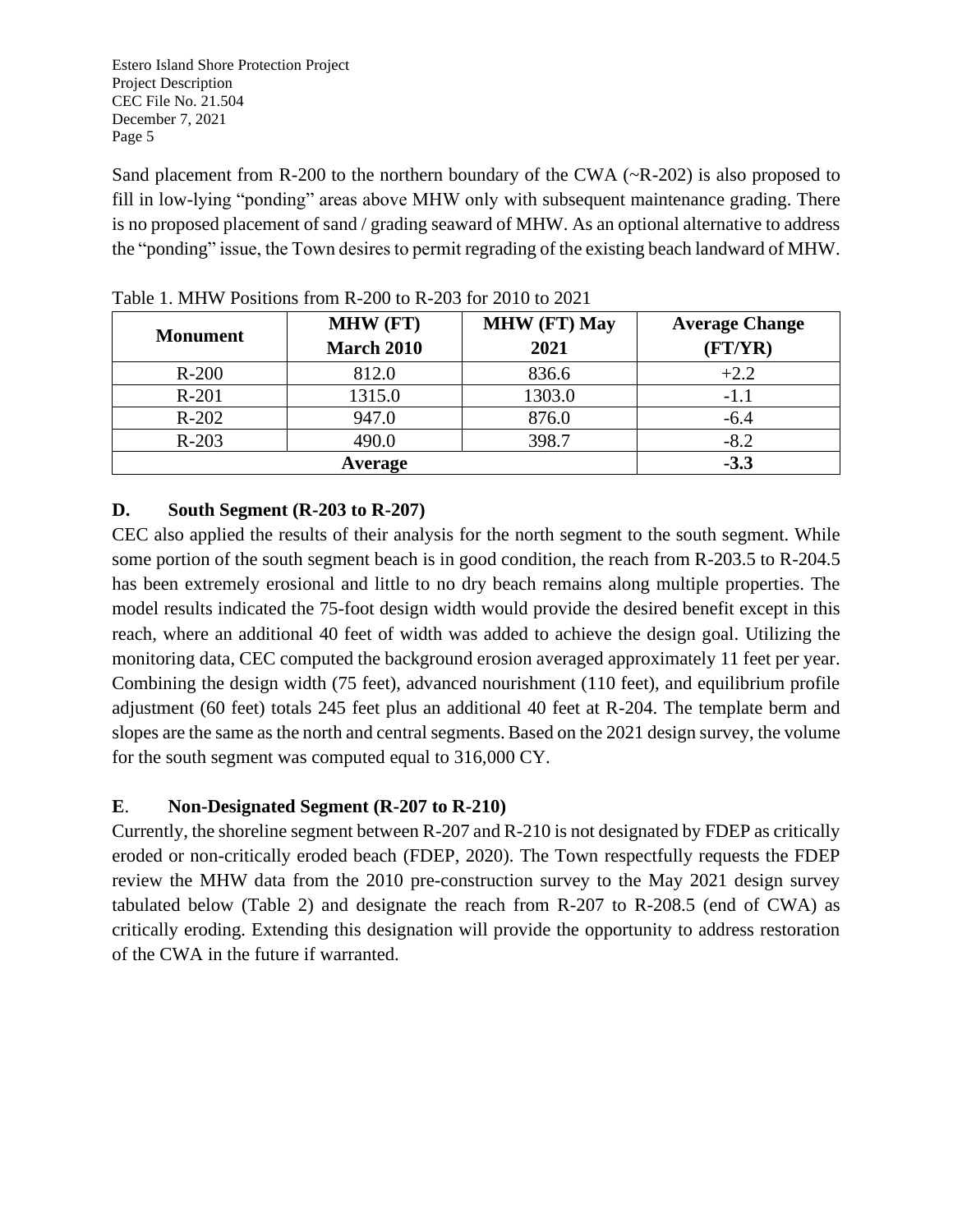| <b>Monument</b> | <b>MHW (FT)</b>   | <b>MHW (FT) May</b> | <b>Average Change</b> |
|-----------------|-------------------|---------------------|-----------------------|
|                 | <b>March 2010</b> | 2021                | (FT/YR)               |
| $R-207$         | 509.0             | 320.2               | $-16.9$               |
| $R-208$         | 694.0             | 616.0               | $-7.0$                |
| $R-209$         | 693.0             | 910.4               | 19.5                  |
| $R-210$         | 409.0             | 1101.7              | 62.0                  |

Table 2. MHW Positions from R-207 to R-210 for 2010 to 2021

### **F. Borrow Area**

Based on the 2021 survey, the originally permitted Borrow Area located within the Matanzas Pass ebb shoal complex has over 1 MCY of available volume. It is anticipated that with shoaling between the monitoring survey and time of construction, there will be sufficient volume for the initial event. Subsequent renourishment events will require identification of additional offshore borrow areas. The Town contracted with the CEC team to conduct a detailed level geophysical and cultural resource investigation of the Borrow Area concurrent with the sediment pipeline corridor investigations. No areas of potential hardbottom exposure were resolved within the borrow area or its buffer by the side scan sonar or subbottom profiler. These data are currently being reviewed by the Team's marine archaeologist. At this time the buffers that were instituted for the original project have been retained. If upon review of these data changes are recommended by the Team's marine archaeologist, a revised Borrow Area plan will be provided.

# **G. Pipeline Corridors**

The CEC team conducted a detailed level geophysical and cultural resource investigation within two sediment pipeline corridor alignments, the first extending from the borrow area directly to the beach fill in the vicinity of R-178, the second extending from the borrow area to the south beach fill in the vicinity of R-204. The results of this investigation indicate that numerous side scan sonar targets and magnetic anomalies exist within and proposed corridors. The vast majority of the targets and anomalies detected during this investigation are fairly small and not associated with any recognizable manmade features. Several alignments of magnetic anomalies were detected crossing the corridors. There are no NOAA charted utilities crossing the areas investigated. Preliminary background research suggests that the alignments crossing the corridors may be associated with abandon telegraph cables in the area. No areas of possible hardbottom exposure were mapped within the R-204 corridor by the side scan sonar or subbottom profiler. (OSI, 2021).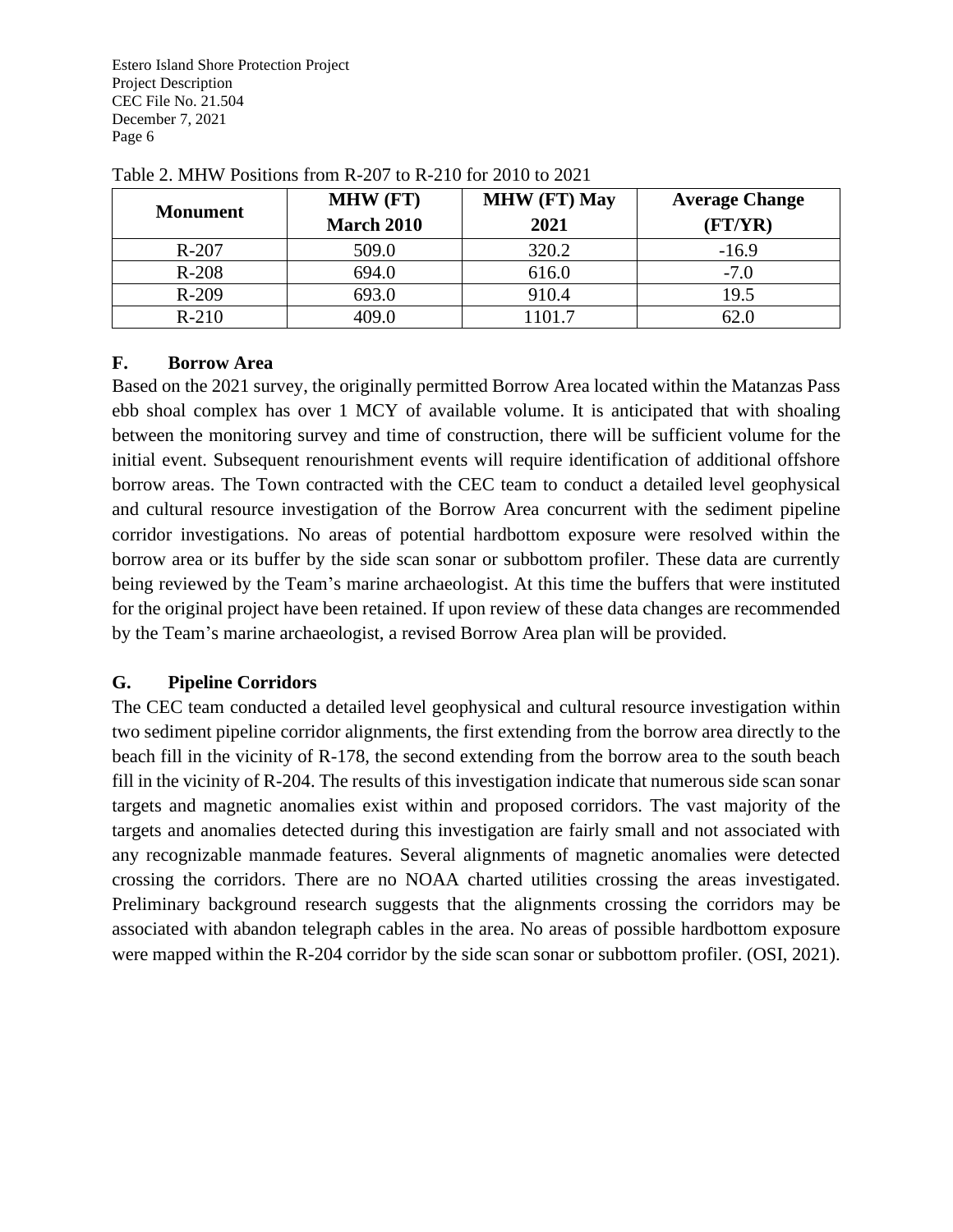### **H. Benthic Surveys and Hardbottom Investigations**

#### **Borrow Area and Pipeline Corridors**

A diver verification survey of benthic habitats adjacent to the Borrow Area and proposed sediment pipeline corridors was conducted. Patchy seagrass (*H. wrightii*) had been identified on adjacent shoals during the original borrow area development. The purpose of the current field survey was to verify seagrass presence/absence adjacent to the borrow area and if present, to map the extent of adjacent seagrass bed/patch edges. Seagrass was not observed at any of the cross-shore transects along the historic seagrass bed edge within 1,000 ft (305 m) of the Borrow Area limits or two transects which extended into the interior of the Borrow Area. The only seagrass observed was a solitary 32 sq. ft (3 sq. m) patch of *H. wrightii* more than 1,700 ft (518 m) from the proposed borrow area (CEG, 2021).

Anomaly alignments from the magnetometer survey and an unknown signature from the side scan survey at the landward end of the corridor were recommended for diver verification. The magnetic anomalies had no correlating sidescan or subbottom signatures. The nearshore signature in the sidescan survey was presumed to be "noise" but needed diver verification to verify the absence of exposed hardbottom. The bottom along the three transects within the submerged sediment pipeline corridor was unconsolidated sediment with occasional bivalve shell deposits. The two anomaly alignments showed no evidence of the source of the magnetic signature on the sediment surface. No emergent sessile fauna or exposed hardbottom were observed. No objects with magnetic signatures were observed, and seafloor anomalies in the side scan sonar data likely resulted from transitions between sandy bottom and bivalve shell deposits (CEG, 2021).

### **Estero Island Nearshore Zone**

The nearshore mapping extended along the Estero Island shoreline south of the historic beneficial use placement site for the Matanzas Pass maintenance dredging, extending for approximately 22,400 feet, within a swath extending approximately 400 to 1,100 feet offshore of the Island. Soundings, side scan sonar imagery and subbottom profiling data acquired in the Project area were reviewed with the focus to identify and map areas of potential hardbottom exposures on the seafloor. Analysis of the data along with the results of limited push probing performed during the survey found no apparent signatures of hardbottom exposure on the seafloor (OSI, 2021).

### **I. Upland Sand Sources**

FDEP approved upland sand sources are proposed to address hot-spot maintenance or assist with post-storm recovery efforts and filling in ponded areas. Large scale mining operations within the vicinity of the Project area include but are not limited to Stewart Mining Industries' Immokalee Mine, Vulcan Materials Company's Witherspoon Mine, E.R. Jahna Industries' Ortona Mine, and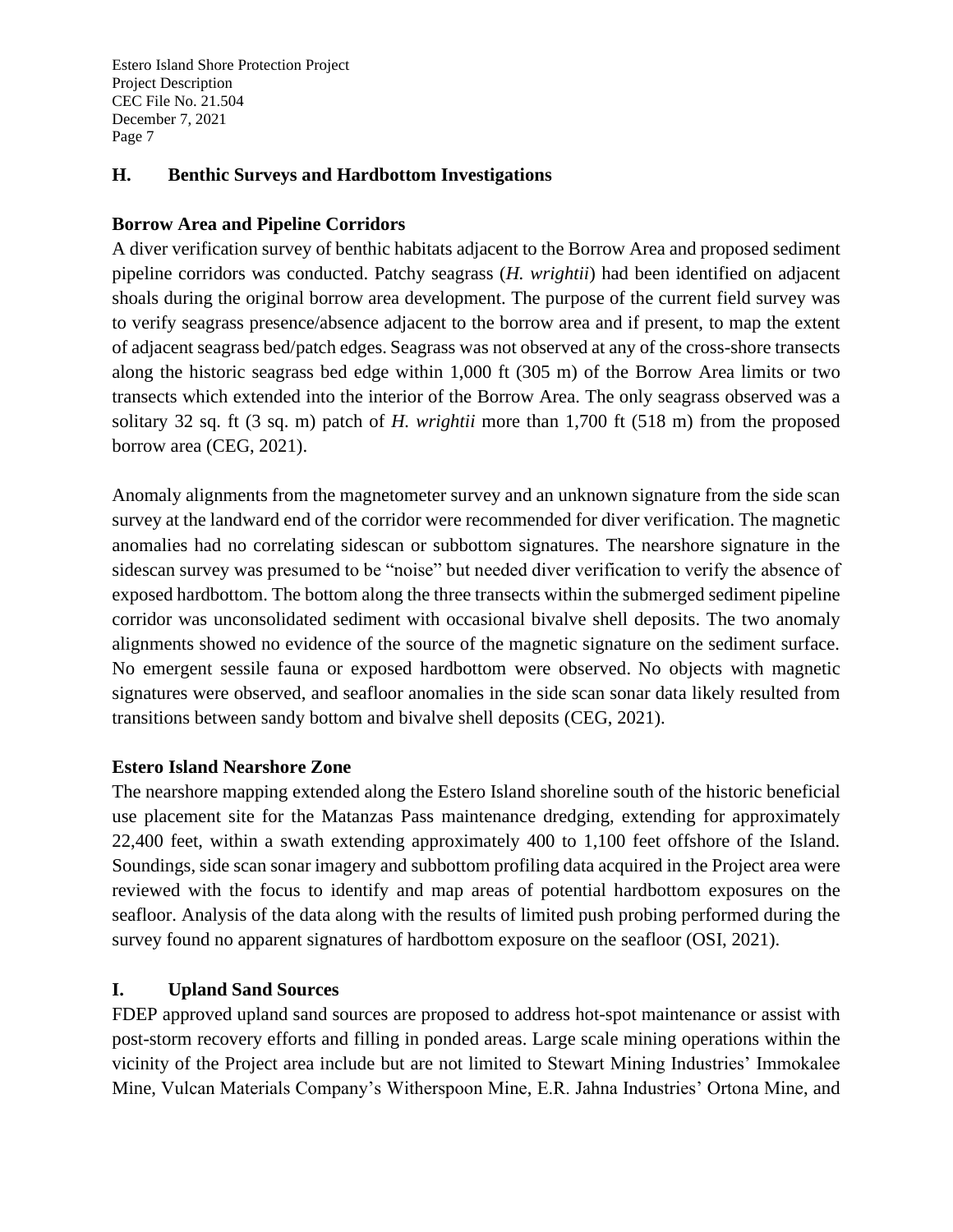CEMEX Lake Wales Mine. The proposed source will be chosen per competitive bidding and will be required to meet the specifications contained in the approved Sediment QA-QC plan.

## **J. Dune Management Plan**

The Town proposes to incorporate at grade dune plantings upon completion of construction consistent with the Fort Myers Beach Dune Management Plan for beach segments to be restored / renourished without existing dune vegetation subject to receipt of construction easements by the private property owners.

## **K. Beach Regrading**

The Town requests the authorization to regrade the entire beach fill limits, outside of shorebird and sea turtle nesting seasons, to address "ponding" areas in the future as a maintenance activity.

# **V. CONSTRUCTION DETAILS**

## **A. Construction Methods**

The Town proposes to permit the use of a hydraulic cutterhead dredge for excavation of the Borrow Area. Cutterhead dredges utilize a rotary excavating bit to loosen the sediment. The bit or cutter is located on the end of an arm (the ladder) that is hinged off the forward end of the dredge. The ladder can be maneuvered vertically to control its depth and the dredge and ladder maneuvered laterally and fore/aft using anchors deployed off the forward quarters in combination with vertical spuds. The loosened slurry is pumped up the ladder to a large suction pump in the dredge hull, which also pumps it ashore through a submerged pipeline, often aided by a booster pump, through the sediment pipeline corridors. The dredged sediment will be discharged into the fill templates, where it will be graded using conventional earth moving equipment.

Two sediment delivery pipeline conveyance corridors have been delineated to connect the Borrow Area to the fill templates. They will be thoroughly surveyed for depth, sonar targets, and magnetic anomalies, and sited to avoid as many potential cultural resource targets as possible. The corridors do not require any excavation for pipeline installation, as the weighted sediment discharge pipelines will be placed directly on the sea floor.

The in-water work will be conducted using barge/vessel-based heavy equipment (vessel draft: 4' to 8' offshore, 3' to 4' inshore) with no blasting. The land-based work for beach fill construction, hot-spot maintenance, upland sand truck hauls, and maintenance grading would be conducted by bulldozers, excavators, front-end loaders, dump trucks, and off-road vehicles.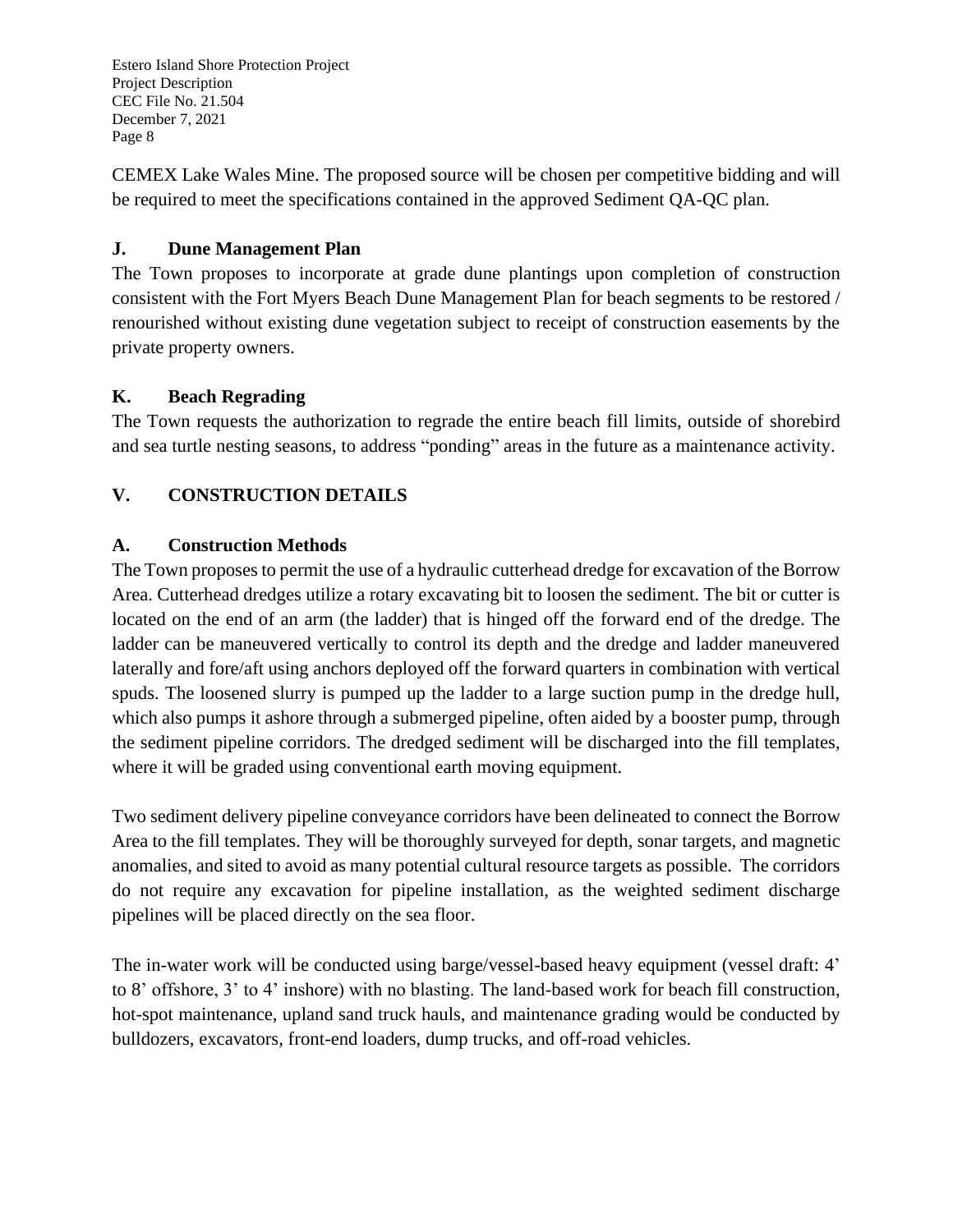## **B. Environmental Protection**

The Town proposes to conduct natural resource protection programs during construction for sea turtles, shorebirds, water quality, manatees, and smalltooth sawfish. These programs will be conducted consistent with the most current and applicable State and Federal Reasonable and Prudent Measures for protection of the pertinent threatened and endangered species including the 2015 Statewide Programmatic Biological Opinion for Sea Turtles, and the 2013 Programmatic Piping Plover Biological Opinion which shall also apply to Red Knots. The proposed sea turtle protection plan consists of daily monitoring of turtle nesting, marking and avoidance, nest relocations, escarpment removal, lighting, and beach tilling corresponding to the state and federal requirements. The proposed shorebird protection plan includes monitoring of bird activity and nesting, passive abatement measures, and marking/maintaining/enforcing appropriate construction buffers during construction events. The proposed water quality protection plan contains standard water quality monitoring provisions for turbidity monitoring. The proposed manatee, swimming sea turtle, and smalltooth sawfish protection plans contain the standard construction conditions corresponding to the state and federal requirements.

## **C. Construction Schedule**

Dates are taken from Date of Notice to Proceed to be issued by the FDEP. Goal is to initiate construction of the Project spring of 2023.

- Mobilization: 45 days
- Dredge and Fill: 165 days
- Demobilization: 45 days

# **VI. EXISTING AND PROPOSED UPLAND USES**

Estero Island is developed and includes single family, multi-family, condominium residences, commercial uses, and beach parks (County and Town). The beaches within the Project Area are publicly accessible. No changes are proposed for the existing upland uses.

Primary structures along the Project area include the Terminal Groin constructed in 2011 (~C-174.2), Ft. Myers Beach Pier (~R-180.7), Crescent Beach Park seawall and walkovers (~R-181.2), and Newton Beach Park seawall and walkovers/ADA ramps (~R-192.3). Secondary structures include seawalls and dune walkovers for the residential and commercial properties.

### **VII. SUMMARY**

The Town and CEC are developing the Joint Coastal Permit Application for the Project based on CEC's preliminary design. If successful with designating the segment from R-200 to R-203 as